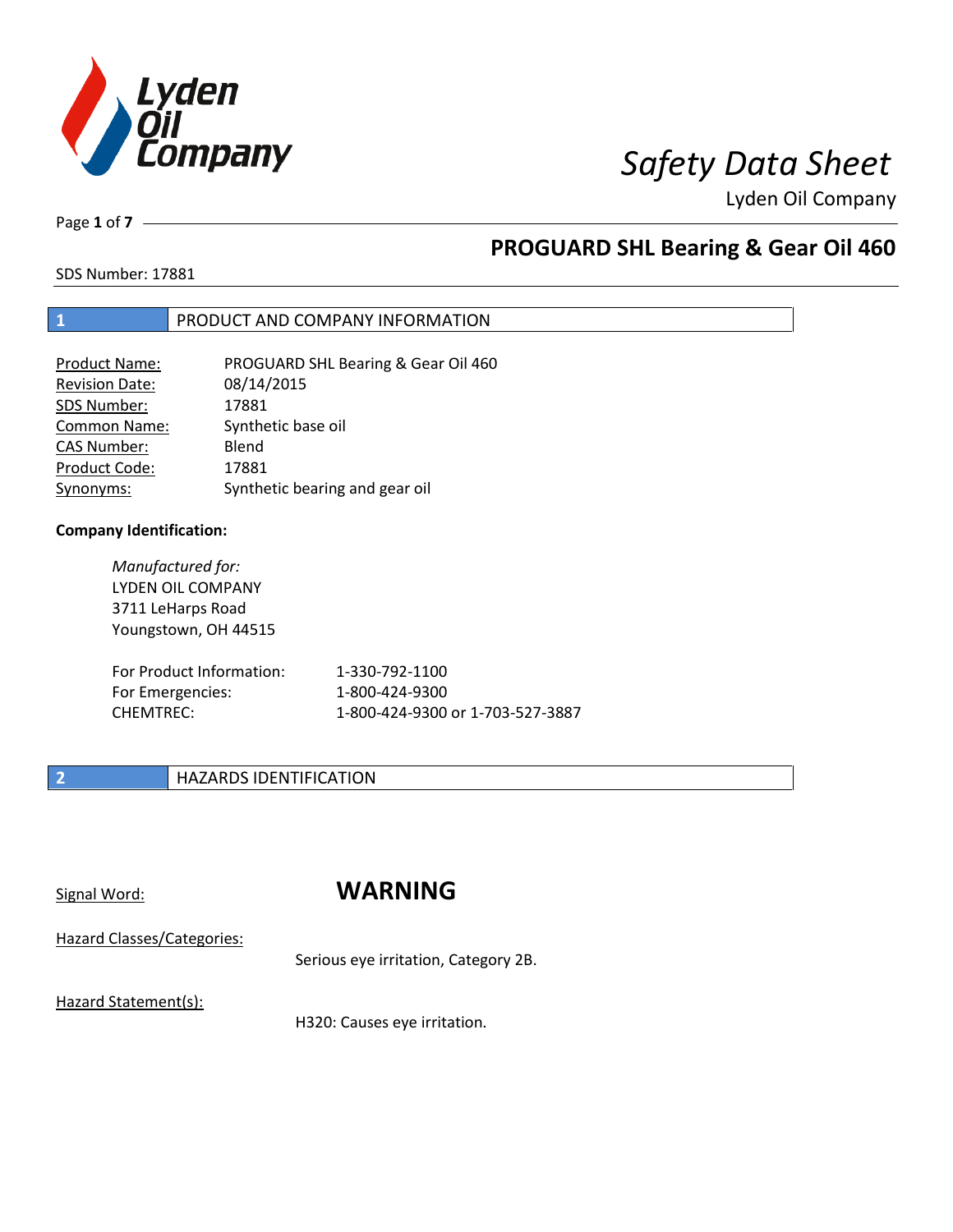

Page **2** of **7**

## **PROGUARD SHL Bearing & Gear Oil 460**

SDS Number: 17881

### Precaution Statement(s):

P101: If medical advice is needed, have product container or label at hand. P102: Keep out of reach of children. P103: Read label before use. P305+351+338: IF IN EYES: Rinse cautiously with water for several minutes. Remove contact lenses if present and easy to do – continue rinsing.

Other Hazard Statement(s):

Repeated exposure may cause skin dryness or cracking.

|  | COMPOSITION / INFORMATION ON INGREDIENTS |  |
|--|------------------------------------------|--|
|--|------------------------------------------|--|

Ingredients:

*Mixture of the substances listed below with nonhazardous additions.*

| <b>Chemical Name</b> | <b>CAS Number</b> | Percentage |
|----------------------|-------------------|------------|
| Synthetic base oils  | N/A               | 90-95      |
| Additives            | N/A               | $5 - 10$   |

*\*Any concentration shown as a range is to protect confidentiality or is due to batch variation.*

| FIRST AID MEASURES |
|--------------------|
|                    |

### Description of First Aid Measures:

| Inhalation:          | If symptoms develop, move victim to fresh air. If symptoms persist,<br>obtain medical attention.                  |
|----------------------|-------------------------------------------------------------------------------------------------------------------|
| <b>Skin Contact:</b> | Wash with soap and water. Remove contaminated clothing and wash<br>before reuse. Get medical attention if needed. |
| Eye Contact:         | Rinse opened eye for several minutes under running water. If<br>symptoms persist, consult medical attention.      |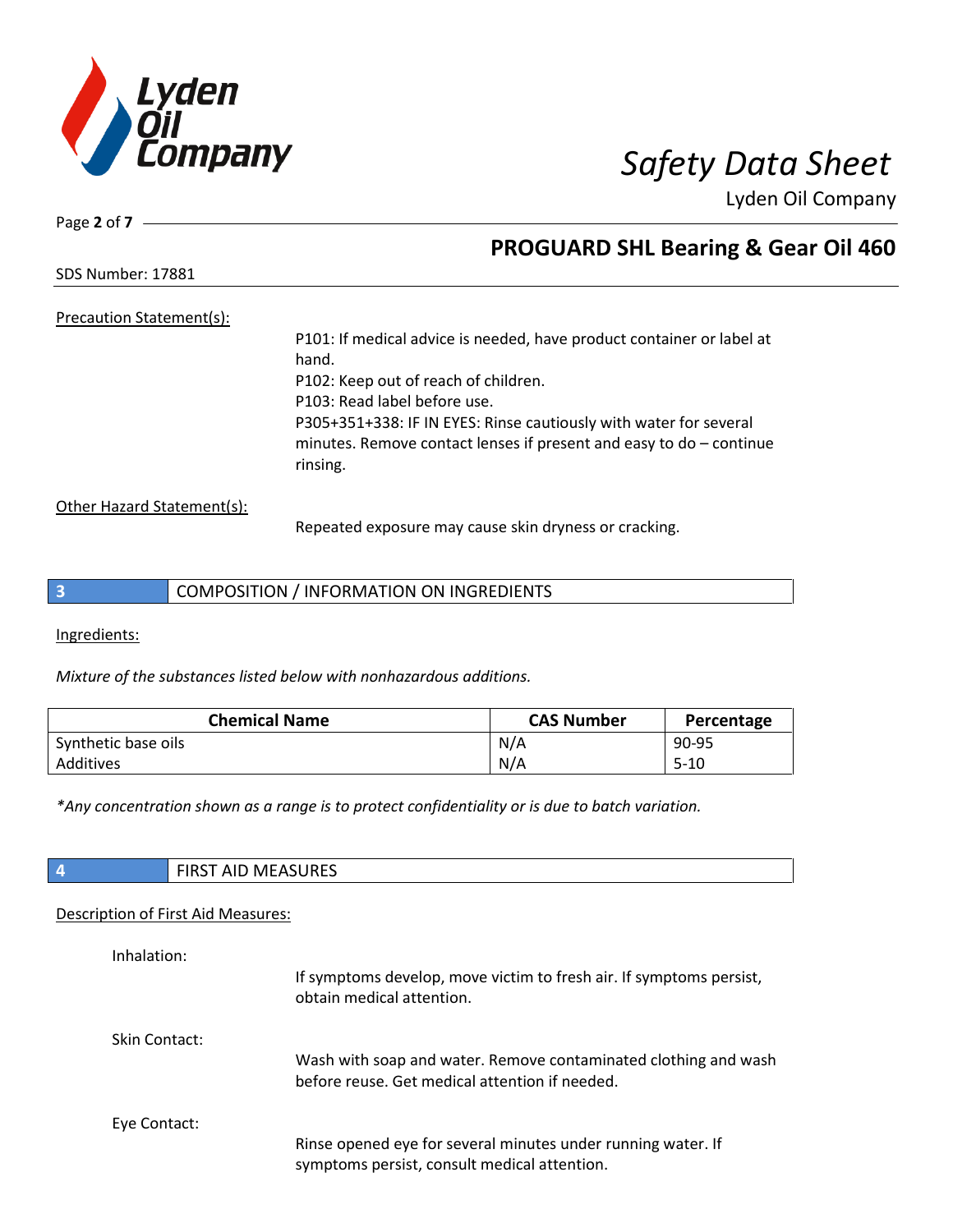

 $\overline{\phantom{a}}$ 

 $\overline{\phantom{a}}$ 

Lyden Oil Company

| Page 3 of 7 -                   |                                               |                                                                                                                                                                                                   |
|---------------------------------|-----------------------------------------------|---------------------------------------------------------------------------------------------------------------------------------------------------------------------------------------------------|
| SDS Number: 17881               |                                               | <b>PROGUARD SHL Bearing &amp; Gear Oil 460</b>                                                                                                                                                    |
|                                 |                                               |                                                                                                                                                                                                   |
| Ingestion:                      | attention.                                    | Rinse mouth with water. If symptoms develop, obtain medical                                                                                                                                       |
|                                 | Symptoms and Effects, both acute and delayed: |                                                                                                                                                                                                   |
|                                 |                                               | No further relevent data available.                                                                                                                                                               |
|                                 |                                               |                                                                                                                                                                                                   |
| <b>Recommended Actions:</b>     |                                               | Treat symptomatically. Call a doctor or poison<br>control center for guidance.                                                                                                                    |
| 5                               | FIRE FIGHTING MEASURES                        |                                                                                                                                                                                                   |
|                                 |                                               |                                                                                                                                                                                                   |
|                                 | Recommended Fire-Extinguishing Equipment:     | Use dry powder, foam, or carbon dioxide fire<br>extinguishers. Water may be ineffective in fighting<br>an oil fire unless used by experienced fire fighters.                                      |
| Possible Hazards During a Fire: |                                               | Hazardous combustion products may include: A<br>complex mixture of airborne solid and liquid<br>particulates and gases (smoke). Carbon monoxide.<br>Unidentified organic and inorganic compounds. |
|                                 | <b>Recommendations to Firefighters:</b>       | No special measures required.                                                                                                                                                                     |
| $6\phantom{1}6$                 | <b>ACCIDENTAL RELEASE MEASURES</b>            |                                                                                                                                                                                                   |
| <b>Personal Precautions:</b>    |                                               | Avoid contact with skin, eyes, and clothing.<br>Keep away from sources of ignition.                                                                                                               |
| <b>Emergency Procedures:</b>    |                                               | Contain spilled material, collect in suitable and<br>properly labled containers.                                                                                                                  |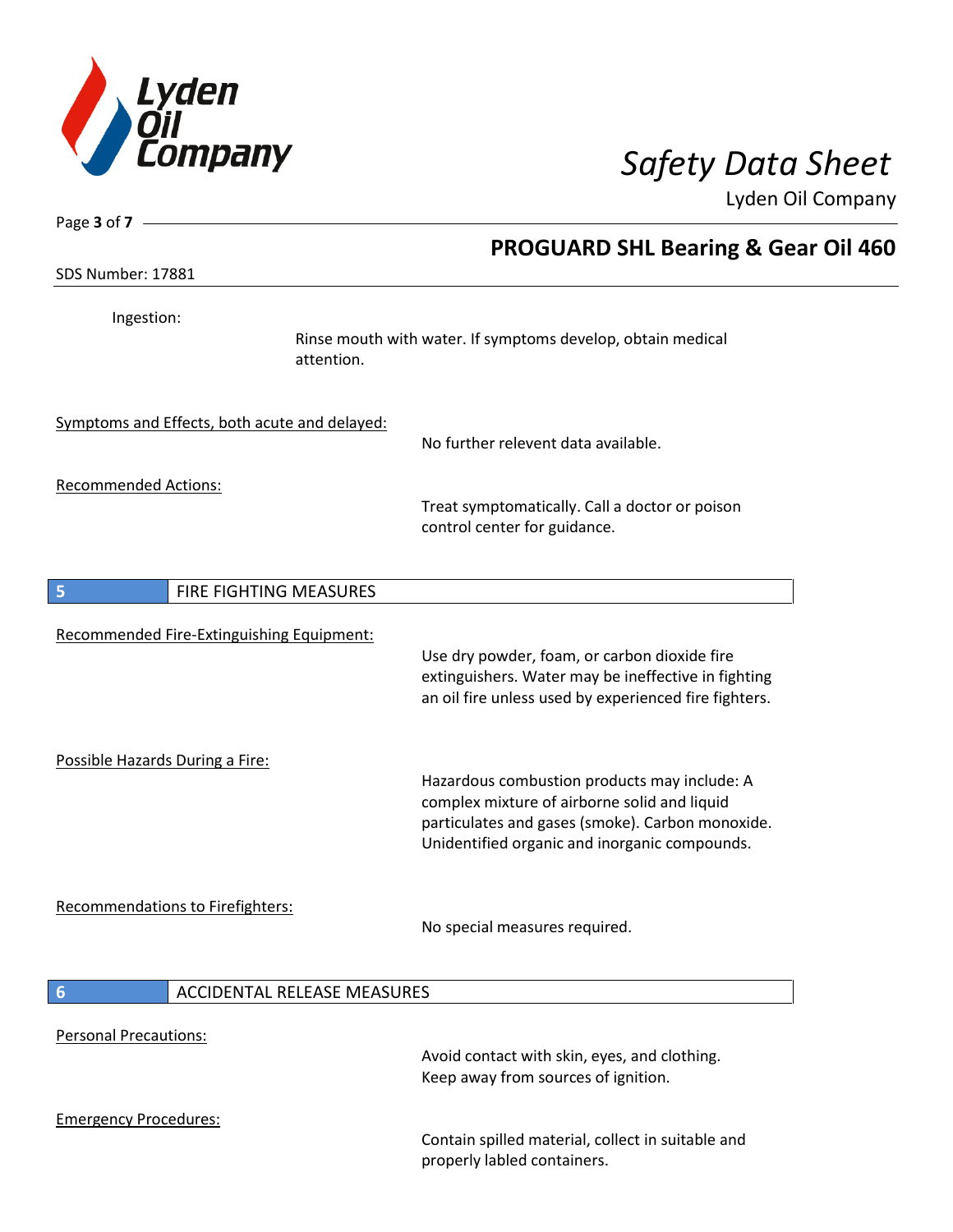

| Page 4 of $7 -$                                             |                                                                       |
|-------------------------------------------------------------|-----------------------------------------------------------------------|
|                                                             | <b>PROGUARD SHL Bearing &amp; Gear Oil 460</b>                        |
| <b>SDS Number: 17881</b>                                    |                                                                       |
|                                                             |                                                                       |
| <b>Environmental Precautions:</b>                           | Do not allow to reach sewage system or any water                      |
|                                                             | course.                                                               |
|                                                             | Do not allow to enter ground waters.                                  |
| Cleanup Procedures:                                         |                                                                       |
|                                                             | Pick up excess with inert absorbant material.                         |
|                                                             |                                                                       |
| $\overline{7}$<br><b>HANDLING AND STORAGE</b>               |                                                                       |
| <b>Handling Precautions:</b>                                |                                                                       |
|                                                             | Handle with care and avoid spillage on the floor.                     |
|                                                             | Do not cut, weld, drill, grind, braze, or solder<br>container.        |
|                                                             |                                                                       |
| <b>Storage Requirements:</b>                                |                                                                       |
|                                                             | Keep container tightly sealed.<br>Keep away from sources of ignition. |
|                                                             |                                                                       |
| $\boldsymbol{8}$<br>EXPOSURE CONTROLS / PERSONAL PROTECTION |                                                                       |
|                                                             |                                                                       |
| <b>Exposure Limits:</b><br>No data available.               |                                                                       |
|                                                             |                                                                       |
| <b>Engineering Controls:</b>                                |                                                                       |
|                                                             | All ventilation should be designed in accordance                      |
|                                                             | with OSHA standard (29 CFR 1910.94).                                  |
| Personal Protective Equipment:                              |                                                                       |
|                                                             | Wash hands before breaks and at the end of work.                      |
|                                                             | Use safety glasses and gloves.                                        |
| PHYSICAL AND CHEMICAL PROPERTIES<br>9                       |                                                                       |
|                                                             |                                                                       |

Physical State: Liquid Odor: Data not available Odor Threshold: Data not available

Color: Color: Color: Color: Color: Color: Color: Color: Color: Color: Color: Color: Color: Color: Color: Colo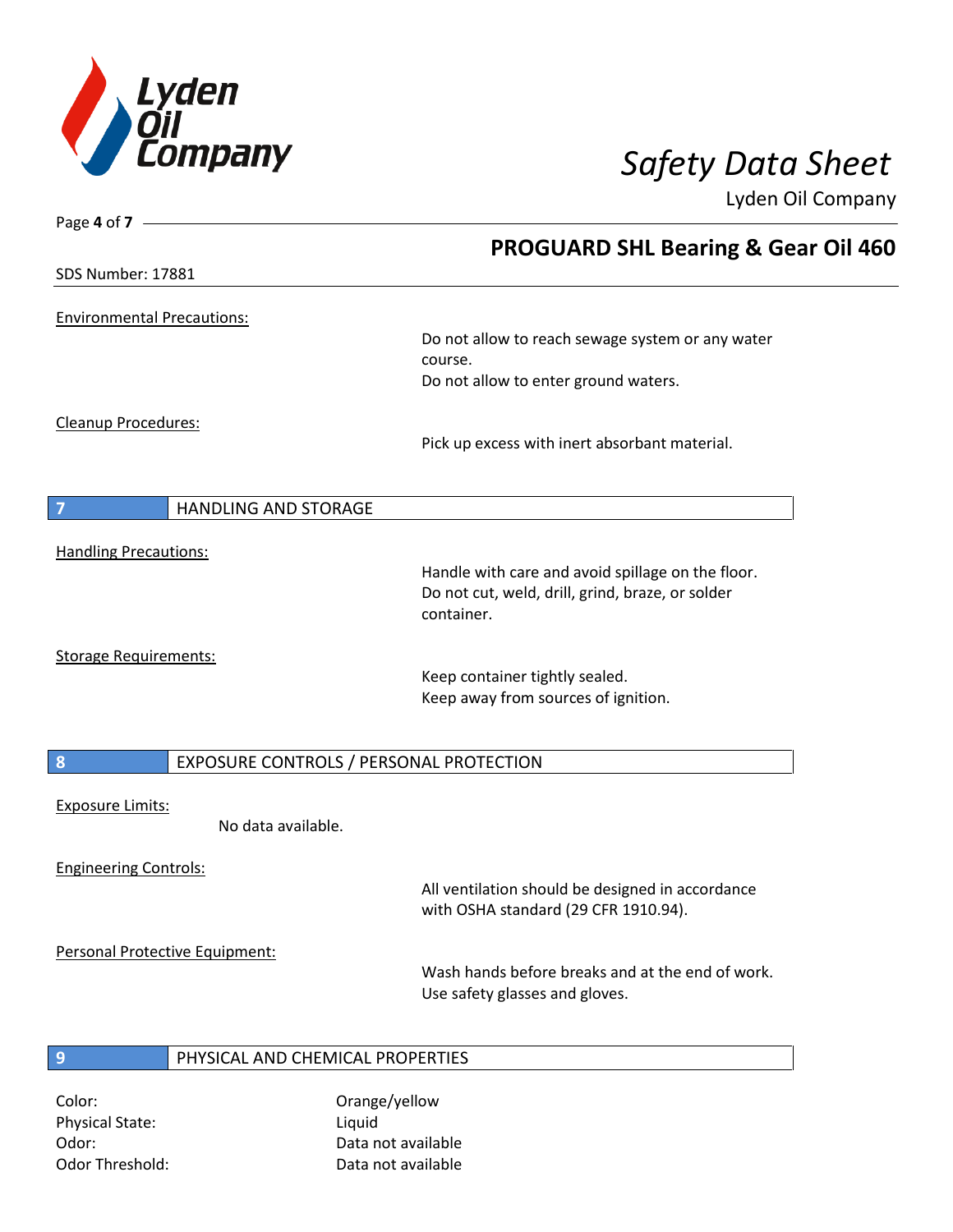

SDS Number: 17881

Page **5** of **7**

## **PROGUARD SHL Bearing & Gear Oil 460**

| pH:                               | Data not available                           |
|-----------------------------------|----------------------------------------------|
| <b>Melting Point:</b>             | Data not available                           |
| <b>Boiling Point:</b>             | Data not available                           |
| <b>Boiling Range:</b>             | Data not available                           |
| Flash Point:                      | 176.7° C / 350.1° F (PMCC Method)            |
| <b>Evaporation Rate:</b>          | Data not available                           |
| Flammability:                     | Data not available                           |
| <b>Flammability Limits:</b>       | Data not available                           |
| Vapor Pressure:                   | Data not available                           |
| Vapor Density:                    | Data not available                           |
| <b>Relative Density:</b>          | Data not available                           |
| Solubilities:                     | Insoluble in water                           |
| <b>Partition Coefficient:</b>     | Data not available                           |
| <b>Auto-Ignition Temperature:</b> | Data not available                           |
| Decomposition Temperature:        | Data not available                           |
| Viscosity:                        | 460 mm <sup>2</sup> /sec (kinematic at 40°C) |
|                                   |                                              |

# **10** STABILITY AND REACTIVITY Stability: Stable under normal conditions. Reactivity: Not reactive under normal conditions. Conditions to Avoid: Extreme temperature, sparks, open flame, and direct sunlight. Hazardous Reactions: No known hazardous reactions. Incompatible Materials: No further relevant information available. Decomposition Products: Hazardous decomposition products are not expected to form.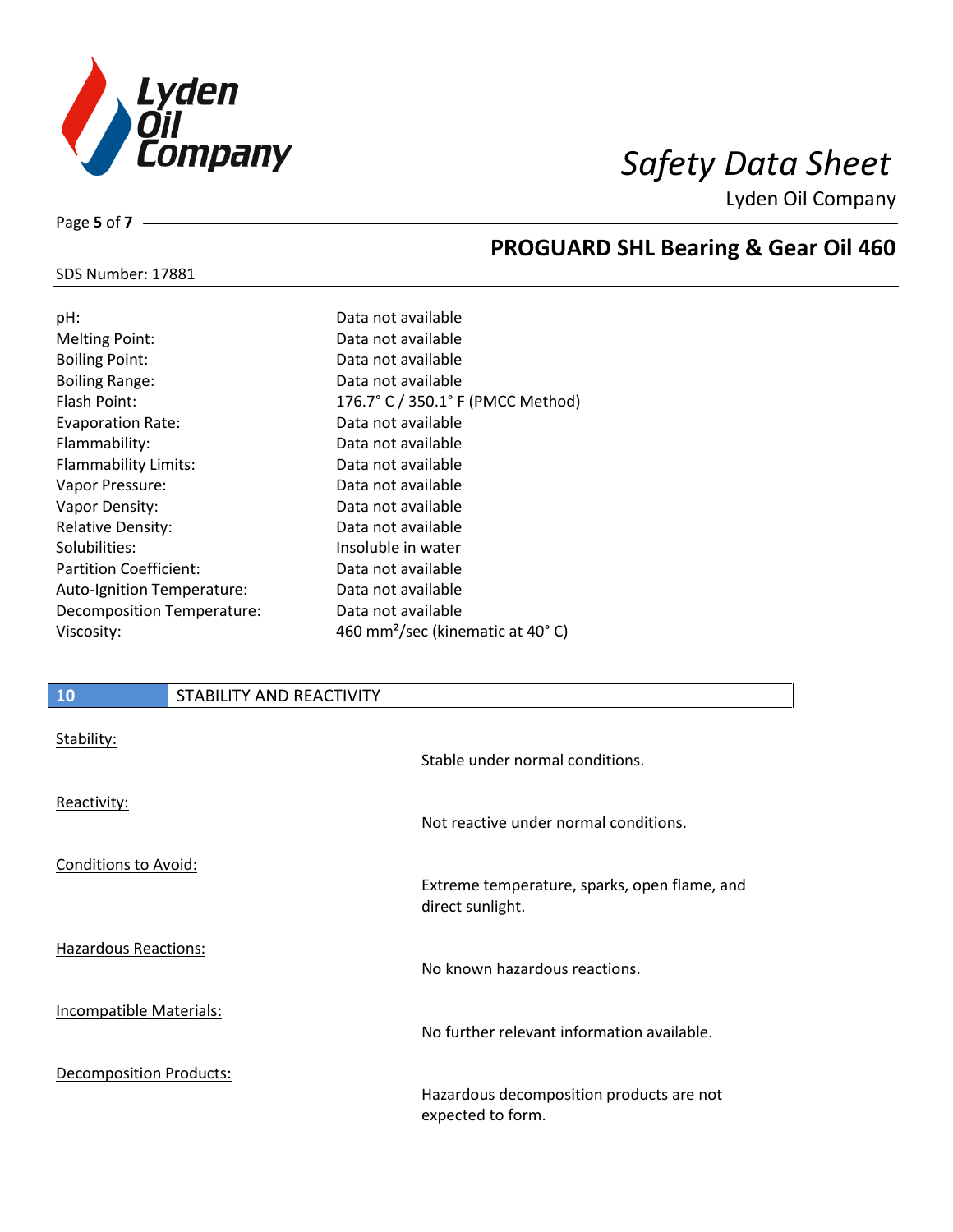

**PROGUARD SHL Bearing & Gear Oil 460**

Lyden Oil Company

SDS Number: 17881

Page **6** of **7**

# **11** TOXICOLOGICAL INFORMATION Routes of Exposure: Skin and eye contact are the primary routes of exposure although exposure may occur following accidental ingestion. Exposure Effects: Repeated skin contact may cause dermatitis or an oil acne. Measures of Toxicity: No test data available. Carcinogenic/Mutagenic Precautions: Non-carcinogenic and not expected to be mutagentic. **12** ECOLOGICAL INFORMATION Ecological Precautions: Avoid exposing to the environment. Ecological Effects: No specific environmental or aquatic data available. **13** DISPOSAL CONSIDERATIONS Disposal Methods: Dispose of waste material in accordance with all local, state, and federal requirements. Disposal Containers: Use properly approved container for disposal. Special Precautions: Do not flush to surface waters or drains.